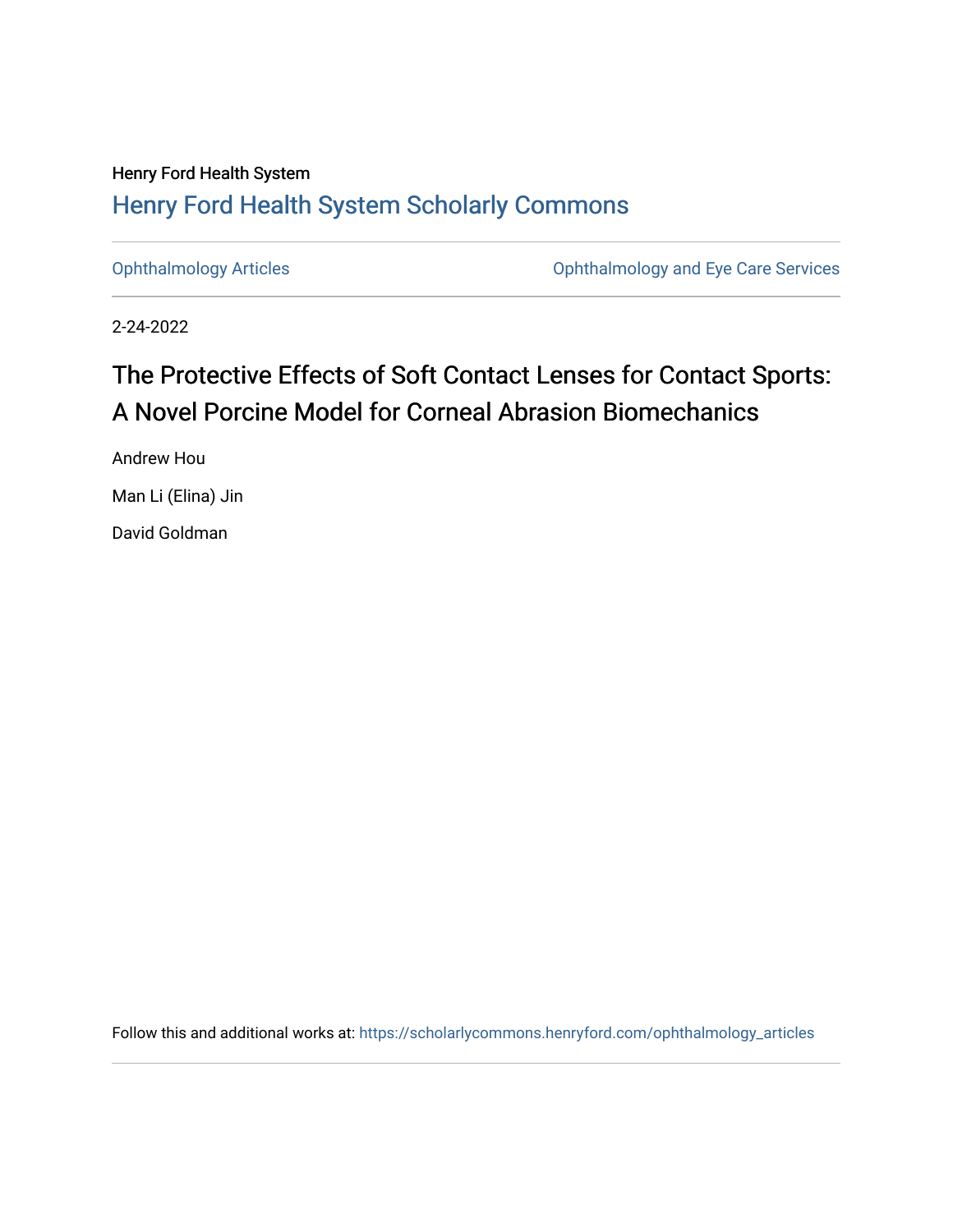## The Protective Effects of Soft Contact Lenses for Contact Sports: A Novel Porcine Model for Corneal Abrasion Biomechanics

Andrew Hou, M.D., Man Li Jin, M.D., and David Goldman, M.D.

Purpose: The aim of this study was to determine whether soft contact lenses provide protection for the corneal surface.

Methods: Fresh porcine eyes were inflated to intraocular pressures of 11 to 22 mm Hg and secured to a Styrofoam head. Newton meters affixed with artificial acrylic nails were placed at angles of 0°, 45°, and 90° from a porcine corneal surface. The force of impact was recorded at which corneal abrasions were induced. The experiment was repeated with Senofilcon A and Lotrafilcon A soft contact lenses placed upon porcine eyes.

Results: The mean forces required to induce a corneal abrasion with force at 0°, 45°, and 90° from corneal surface were  $11\pm5.09$ ,  $9.18\pm2.76$ , and  $7.72 \pm 2.61$  Newtons, respectively. With soft contact lens barrier, the maximum measurable force of 50 Newtons could not produce a corneal abrasion.

Conclusion: The force required to create corneal abrasions varies depending on the angle of the force vector. The use of contact lenses can withstand a minimum of five times the average force needed to create corneal abrasions.

Key Words: Abrasion—Contact lens—Trauma—Injury—Sports—Safety.

(Eye & Contact Lens 2022;00: 1–3)

cular sports injuries are a common cause of acute ophthalmologic visits to emergency departments worldwide. It is estimated in the United States alone, ocular sports injuries account for an average of  $100,000$  visits to medical professionals.<sup>1</sup> These injuries affect both children and adults, and these place significant burden to patients, caretakers, and the medical system.<sup>1</sup> Often, the cause of ocular sports injuries is the underutilization of protective eyewear. In children, anterior globe injuries are most common with 83% consisting of corneal abrasions.<sup>2</sup> In sports such as baseball

From the Department of Ophthalmology, Henry Ford Hospital, Detroit, MI.

Supported by Department of Ophthalmology, Henry Ford Hospital.

Presented as a poster at the American Society of Cataract and Refractive Surgery 2020 Annual Meeting (Virtual) under the name "Contact Lenses Offer Significant Protection from Traumatic Corneal Epithelial Abrasions."

Address correspondence to Man Li Jin, M.D., Department of Ophthalmology, Henry Ford Hospital, 2799 West Grand Boulevard, Detroit, MI 48072; e-mail: [jin.manli.92@gmail.com](mailto:jin.manli.92@gmail.com)

Accepted January 8, 2022.

Copyright © 2022 The Author(s). Published by Wolters Kluwer Health, Inc. on behalf of the Contact Lens Association of Opthalmologists.This is an open-access article distributed under the terms of the [Creative Commons](http://creativecommons.org/licenses/by-nc-nd/4.0/) [Attribution-Non Commercial-No Derivatives License 4.0 \(CCBY-NC-ND\)](http://creativecommons.org/licenses/by-nc-nd/4.0/), where it is permissible to download and share the work provided it is properly cited. The work cannot be changed in any way or used commercially without permission from the journal.

DOI: 10.1097/ICL.0000000000000894

and ice hockey where governing bodies mandate the use of face protection visors, the incidence of eye injuries has significantly declined.<sup>1</sup> However, this becomes more difficult in sports that do not currently require the use of such protections.

Kareem Abdul-Jabbar, one of the most dominant basketball players in the history of the sport was famous for wearing goggles. During his college career, he had a corneal abrasion in his left eye resulting in missing subsequent games.<sup>3</sup> During his professional career, he had another corneal abrasion, eventually experiencing recurrent corneal erosion syndrome. Unwilling to miss further games, he resorted to the use of protective goggles for the remainder of his career. Other professional basketball players such as James Worthy and Amare Stoudemire also wore nonprescription protective goggles after ocular injuries.<sup>1</sup>

### **METHODS**

The study activities were submitted to the Henry Ford Health System Institutional Review Board (IRB). Activities described by the principal investigator involve research on fresh pig eyes. No human subjects or biospecimens are involved in this study. As such, the activities do not meet the definition of human subject research, as defined by the Common Rule. Therefore, this study does not require review by the Henry Ford Health Systems IRB.

No live animals were involved in this study. Research was performed on fresh-harvested porcine eyes. Freshly harvested porcine eyes were obtained through overnight shipping. The pig eye was placed in an upright configuration into a Styrofoam head mold. The eyes were infused with saline solution by means of the optic nerve to standardize the intraocular pressure (IOP) among the eyes. Intraocular pressure was measured using a tonometer (Reichert, Depew, NY) to be between 11 and 22 mm Hg to mimic normal IOP of a human eye. An acrylic artificial fingernail measuring 6 mm in width and 20 mm in length was securely attached to the end of a Newton meter to quantitatively measure the amount of force exerted on the eye. The Newton meter was pointed 0°, 45°, and 90° from the corneal surface as depicted in Figure 1.

Incremental amounts of force were applied to the pig eye until an epithelial defect was created. Fluorescein stain was used to assess the eye for an abrasion. This was repeated a minimum of 10 times for each angle of impact to obtain a statistically reasonable distribution of samples. The trial was repeated with two different types of soft bandage contact lenses placed on the pig eye. Silicone hydrogel polymer Senofilcon A Air Optix Night and Day (Alcon, Fort Worth, TX) and Lotrafilcon A Acuvue Oasys (Johnson & Johnson, New Brunswick, NJ) were tested.

The authors have no funding or conflicts of interest to disclose.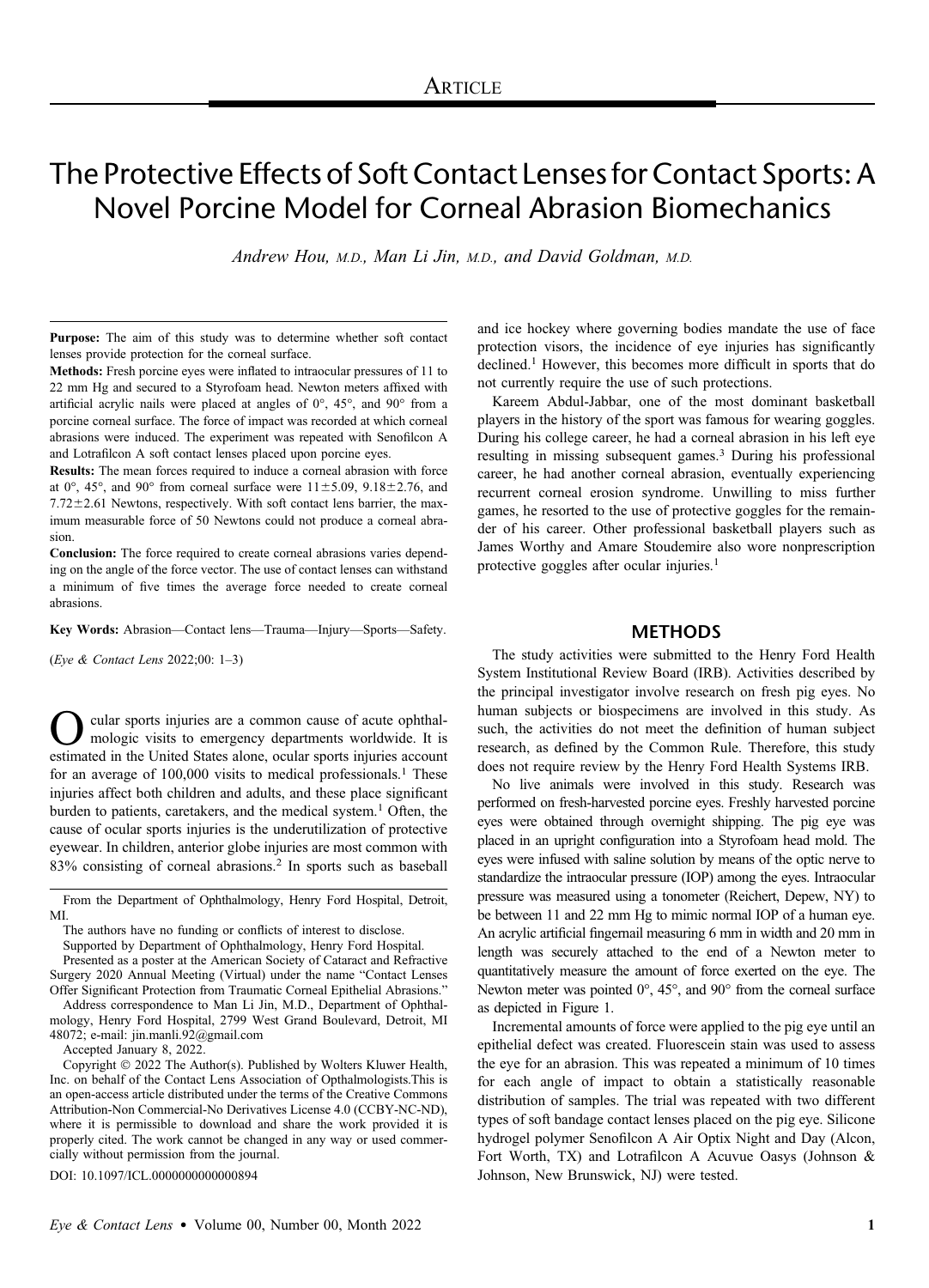

#### **Statistics**

meter. [full color

Two-Sample *t* tests were used to compare the force needed to create a cornea abrasion in the 0° group to the force needed in the  $45^{\circ}$  group and  $90^{\circ}$  group. The *t* tests were corrected using the Bonferroni correction method.

### RESULTS

The mean force required to induce corneal abrasion in a porcine eye with force at 0°, 45°, and 90° to the corneal surface was  $7.72 \pm 2.61$ ,  $9.18 \pm 2.76$ , and  $11 \pm 5.09$  Newtons, respectively, as seen in Figure 2. Effect size was 0.54 between the 0° group and  $45^{\circ}$  group and 0.80 between the 0 $^{\circ}$  group and 90 $^{\circ}$  group.

The mean IOP for all eyes was  $16.06 \pm 3.36$  mm Hg. These data show the eye is more vulnerable to corneal abrasions when the force is applied tangential to the surface of the cornea  $(P=0.0012)$ . In addition, there was no association between IOP and force needed to create an abrasion. In the contact lens groups, the maximum measurable force of 50 Newtons could not create any corneal abrasions at any direction of force with Senofilcon A lens  $(P<0.001)$  or Lotrafilcon A lens  $(P<0.001)$  (Fig. 3).

#### **DISCUSSION**

For many athletes, it is difficult to enforce the use of eye protection if their sport's governing body does not mandate it. In a survey of more than 1,000 Australian squash players, 92% did not wear eye protection despite 71% understanding that safety glasses would decrease their risk of eye injuries.<sup>4</sup> In addition, athletes requiring corrective eyewear may find glasses uncomfortable when physically active. Glasses may also distort their peripheral vision or affect the magnification of small objects.<sup>4</sup>

Soft contact lenses have historically been used to enhance epithelial healing and control pain from ocular surface disease. It has been routinely used after refractive surgery to accelerate healing and prevent erosions. Compared with traditional hydrogel lenses, silicon hydrogel bandage contact lenses offer a higher degree of oxygen permeability and allow for extended use. Senofilcon A and Lotrafilcon A, both silicon hydrogel bandage contact lenses, have been shown to enhance epithelial healing and reduce postoperative discomfort after photorefractive keratectomy.5

This study has shown that contact lenses can withstand a minimum of five times the average force needed to create corneal abrasions. Although further research is needed to evaluate the translation of these results in humans, the data suggest that contact lenses may add a layer of protection from ocular injury. It is important to note that the authors of this study are not recommending the use of contact lenses as a substitute for protective eyewear, nor are we recommending the prophylactic use of contact lenses for athletes with no refractive error. Further studies are needed to elucidate these protective properties when used in real-life situations in the setting of contact sports.

As a counterargument, there is a myriad of literature regarding the hazards of contact lens wear, particularly in unsanitary conditions and with contact lens overwear.<sup>6</sup> Refractive surgery, as an alternative, has long-term satisfaction in the quality of vision when compared with contact lens wearers.<sup>7</sup> However, for high physical contact athletes comfortable and careful with their contact lenses, it may provide an extra protective barrier to corneal abrasions that refractive surgery would eliminate.

Although these findings suggest the potential protective benefits of contact lens wear on ocular trauma, there are discernible limitations. This study used fresh porcine eyes, which possesses a much thicker cornea compared with a human eye. The mean thickness of the porcine cornea measures approximately 666  $\mu$ m,<sup>8</sup> whereas the epithelium has an average thickness of 80  $\mu$ m.<sup>9</sup> Acknowledging the

FIG. 2. Directions of impact. (Left) Impact at 0˚ from corneal surface. (Center) Impact at 45˚ from corneal surface. (Right) Impact at 90° from corneal surface. Full color